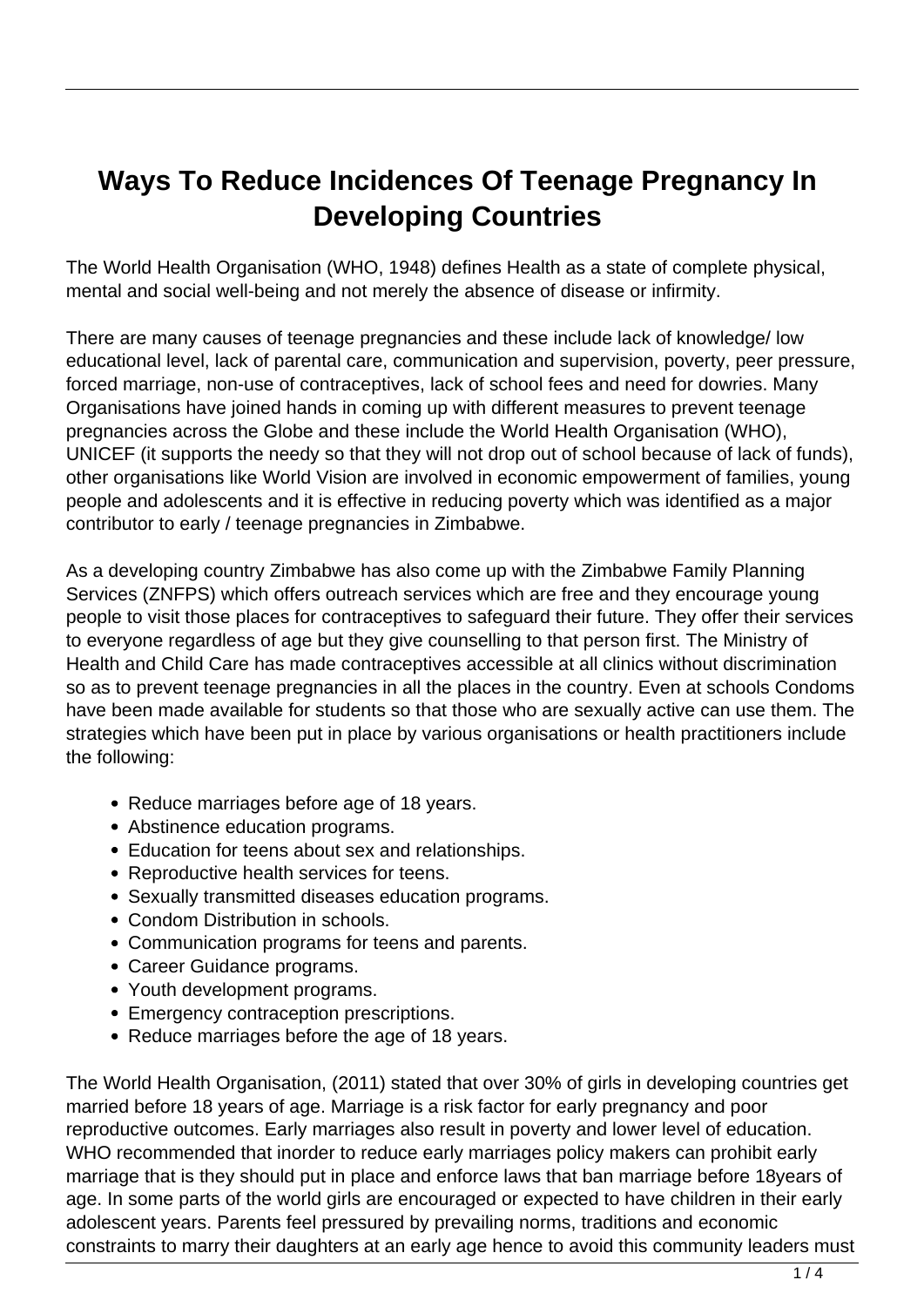work with all stakeholders to challenge and change norms around early marriage.

# **Abstinence Education Programs**

O'Brien, Jodi (2009) defines Abstinence as a self-enforced restraint from indulging in bodily activities that are widely experienced as giving pleasure. Most frequently, the term refers to sexual abstinence or abstinence from drugs, alcohol or food. Sexual Abstinence is the practice of refraining from some or all aspects of sexual activity for medical, psychological, legal, social, financial and moral or religious reasons (O'Brien, Jodi (2009). Some think it is old fashioned, others think that it is morally the best thing to do. Abstinence education programs are there to help teenagers understand that the safest method of preventing pregnancy is sexual abstinence. Abstinence programs motivate young people to resist media and peer pressures to have sex and actively support the many teenagers who choose to abstain from sexual activity. For one to abstain from sexual intercourse he/she has to carefully choose friends as friends should want which is best for someone and should respect one's decision of not having sex and should not pressure him/her to have sex. Teenagers should also avoid a group of friends drinking or taking drugs which will lead to having sex. They are also supposed to listen and learn from those who have gone through teenage pregnancy so that they know the advantages and disadvantages and it will help them not to make the same mistakes.

Some abstinence programs also encourage sexually active teenagers to renew their abstinence. Abstinence education programs come in any forms. Some programs promote sexual abstinence until marriage whilst others encourage abstinence atleast through high school, but do not expect teenagers to refrain from sex until marriage. Still others which are often termed abstinence plus deliver a strong abstinence message to younger teens but offer information on contraception as well as recognizing that many teens become sexually active in later adolescence.

# **Education for Teens about Sex and Relationships**

At the most basic level teenagers should get essential information about reproductive health from abstinence to practising safe sex. For young people to understand the risk of sex, comprehensive sexuality education should be promoted. In Denmark students are now receiving comprehensive sex education when beginning the middle school. In addition to classes, students can seek out individual counselling sessions. The curriculum covers selfesteem, setting sexual boundaries and how to effectively use contraception. Teenagers are also taught about relationships, things that they are supposed to do and those that they are not supposed to do when they are in those relationships. They are also taught on how best to avoid sexual intercourse when they are in relationships hence reducing cases of teenage pregnancies. Teenagers are also taught about the consequences of being a parent at an early age and this has had a greater impact on reducing teenage pregnancies as most of the teenagers do not want to destroy their future by having a baby or being parents at a very young age since they will not be financially stable to take care of themselves and the newly born baby.

#### **Reproductive Health Services for Teenagers**

Teens who are sexually active must use some type of contraception to avoid pregnancy. This is why many teen pregnancy prevention programs offer access reproductive health services and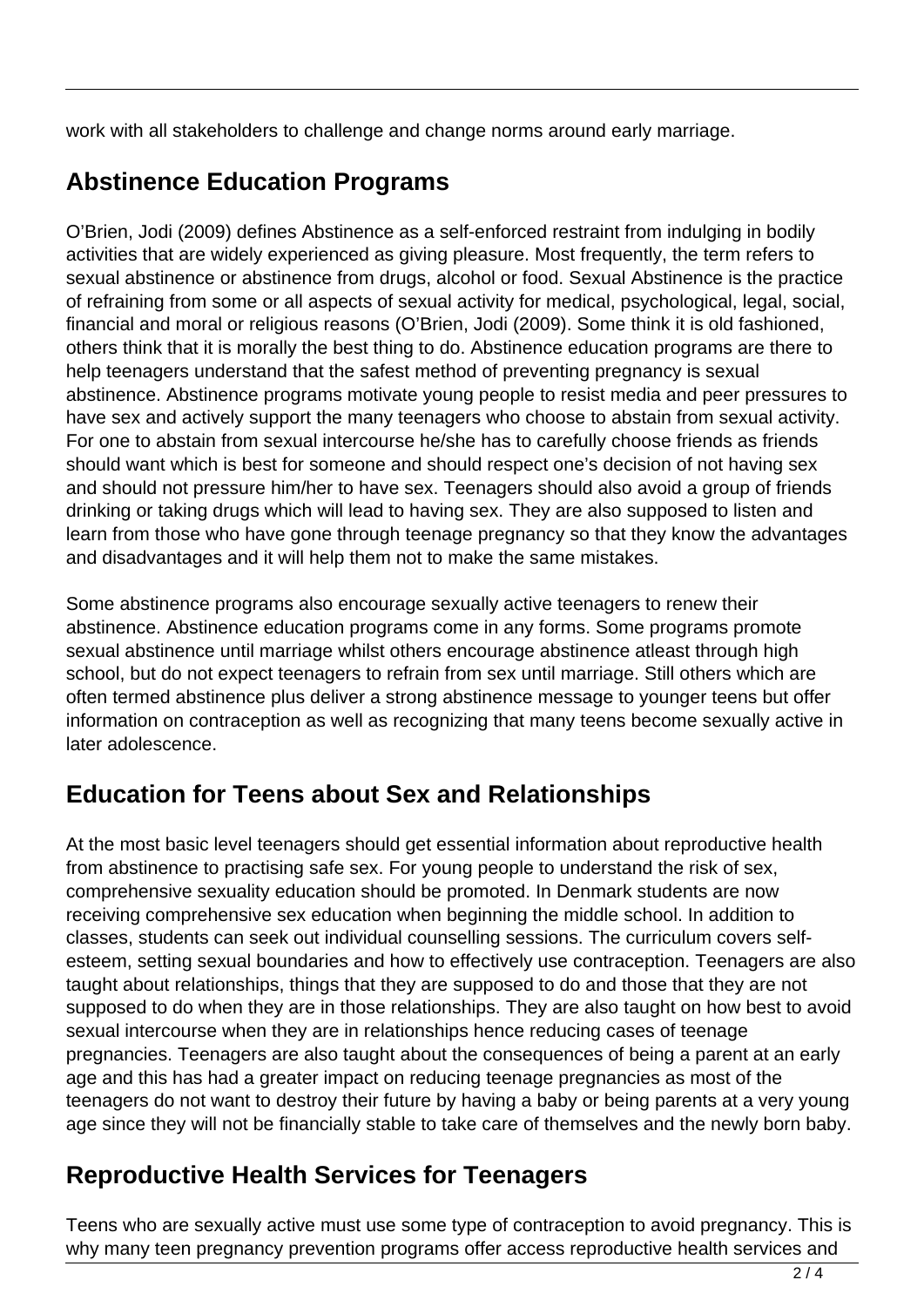products, including condoms and emergency contraception. Teens can get these services in a number of ways and these include Family planning clinics where many teenagers and adults receive health and reproductive health care services from public and private family planning clinics.

# **Sexuality and Sexually Transmitted Diseases Education programs**

Sexuality education programs teach young people about human sexual development, pregnancy, reproduction and contraceptives and how they work. They also help teens learn how to deal with sexual situations that is how to refuse sex if one is not ready for it and how to negotiate contraceptive use. STD/HIV education programs focus especially on safer sex practices so that one will not be infected with any of the sexually transmitted diseases which will have a greater impact in his/her life in worst cases these diseases can lead to death.

### **Condom Distribution in schools**

Condom distribution in high schools gives students a false sense of security when having sex and this is because most teenagers lack experience with condom implementation and use, causing the condoms to be less effective. When used perfectly every single time during sex, condoms are very effective in preventing pregnancy.

#### **Encourage Mentoring**

The older teens are encouraged to serve as mentors to their younger peers, particularly since not every adult in the community is comfortable with talking about the issue of sexuality at home. Students have the opportunity to meet together in smaller, one hour focus groups to talk through topics related to teen sexuality and healthy relationships and some are specifically trained as peer educators. Hearing messages about safe sex from peers is often more impactful than hearing it from adults.

#### **Communication Programs for Teens and Parents**

Parents, guardians and caregivers can talk with their teenagers about sex and this should include encouraging them to abstain from sexual intercourse. Teenagers should be encouraged to use effective birth control to prevent pregnancy along with condoms to protect against sexually transmitted diseases. Teenagers also can talk openly to parents or other trusted adults and ask how they can get birth control if they choose to be sexually active. They can also talk with a health care provider to learn about the best types of birth control for them and how to use condoms correctly every time.

#### **Career Guidance Programs**

A lack of future orientation is thought to contribute to some teenage pregnancies. One way communities help teens set goals for their future is by connecting them with work and career opportunities. Teenagers need quality education and skills to be successful in life. Teenagers who do poorly in school or drop out are not only more likely to get pregnant or cause a pregnancy but they are also unable to provide for themselves and their families once become